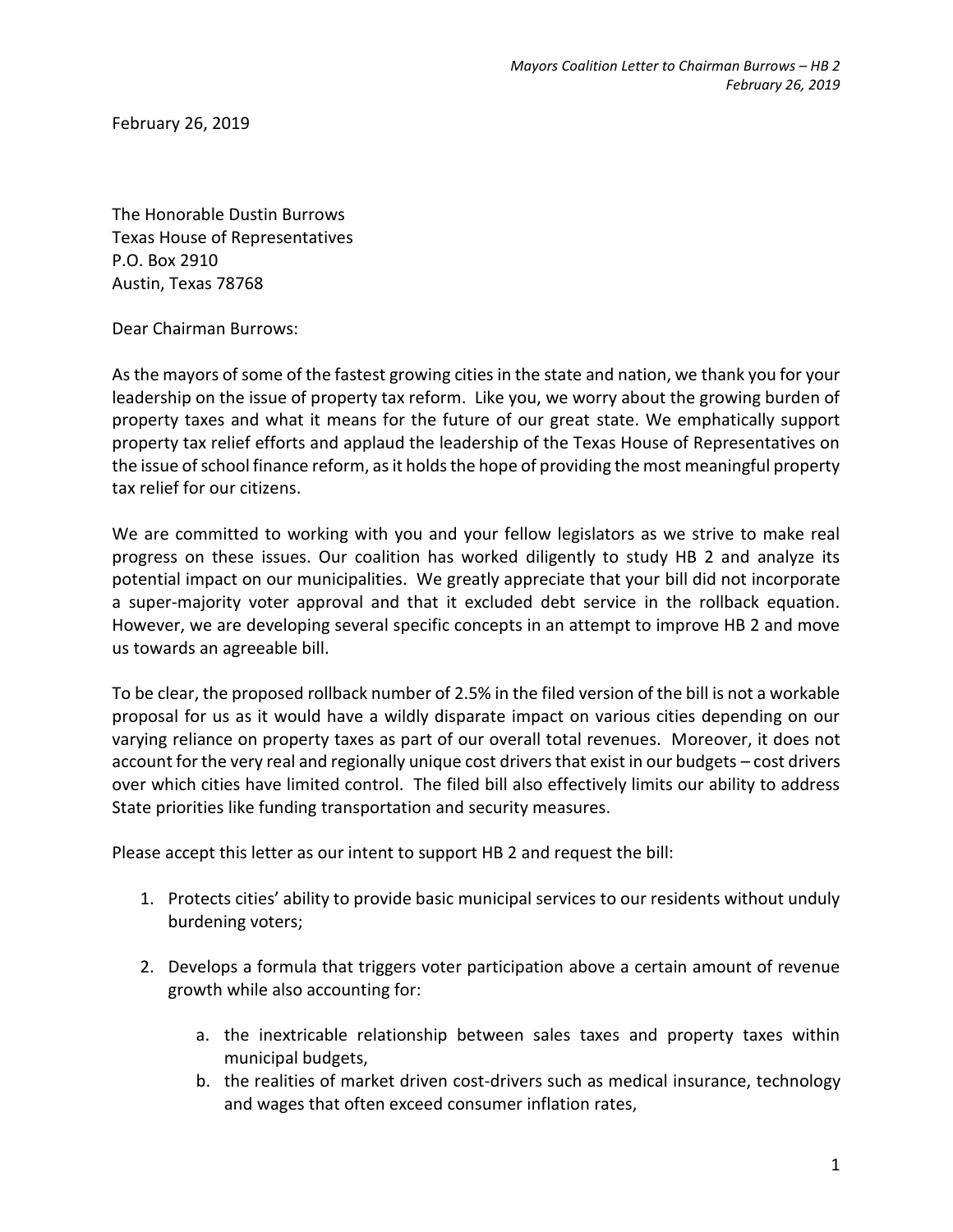- c. local decisions that grant property tax relief (such as homestead exemptions and senior freezes),
- d. local decisions that help cities partner with the State on shared goals like public health and safety, disaster recovery, funding transportation, creating jobs and ensuring school and border safety,
- e. the ability for a municipality to "carryover" unused tax rate growth which in turn discourages a city from adopting the maximum rate every year.
- 3. Proposes a fair election process that allows for responsible long-term municipal planning and treats all voters the same;
- 4. Expands cities' ability to grant property tax relief (such as exemptions) and incentivizes lower property tax rates; and
- 5. Addresses technical issues in the bill and in current law that hamper our ability to develop budgets and adopt tax rates in a transparent and simplified manner.

To accomplish the shared goals of our coalition, we request a working group with you, your committee and other legislative leadership. It is our belief that when we all work together, the legislature can pass a bill that improves the property tax system while enabling cities to continue to be the economic engine for the State of Texas.

Thank you for your service to the great State of Texas. We look forward to working with you.

Sincerely,

Ginger Nelson Steve Adler Steve Adler Steve Steve Steve Steve Steve Steve Steve Steve Steve Steve Steve Steve

Rob Franke Toby Powell Superintendial Comb

Mike Rawlings Chris Watts Dee Margo Dallas, Mayor Denton, Mayor El Paso, Mayor

Amarillo, Mayor **Austin, Mayor** Austin, Mayor **Burleson**, Mayor

rem ccome

Cedar Hill, Mayor Conroe, Mayor Corpus Christi, Mayor